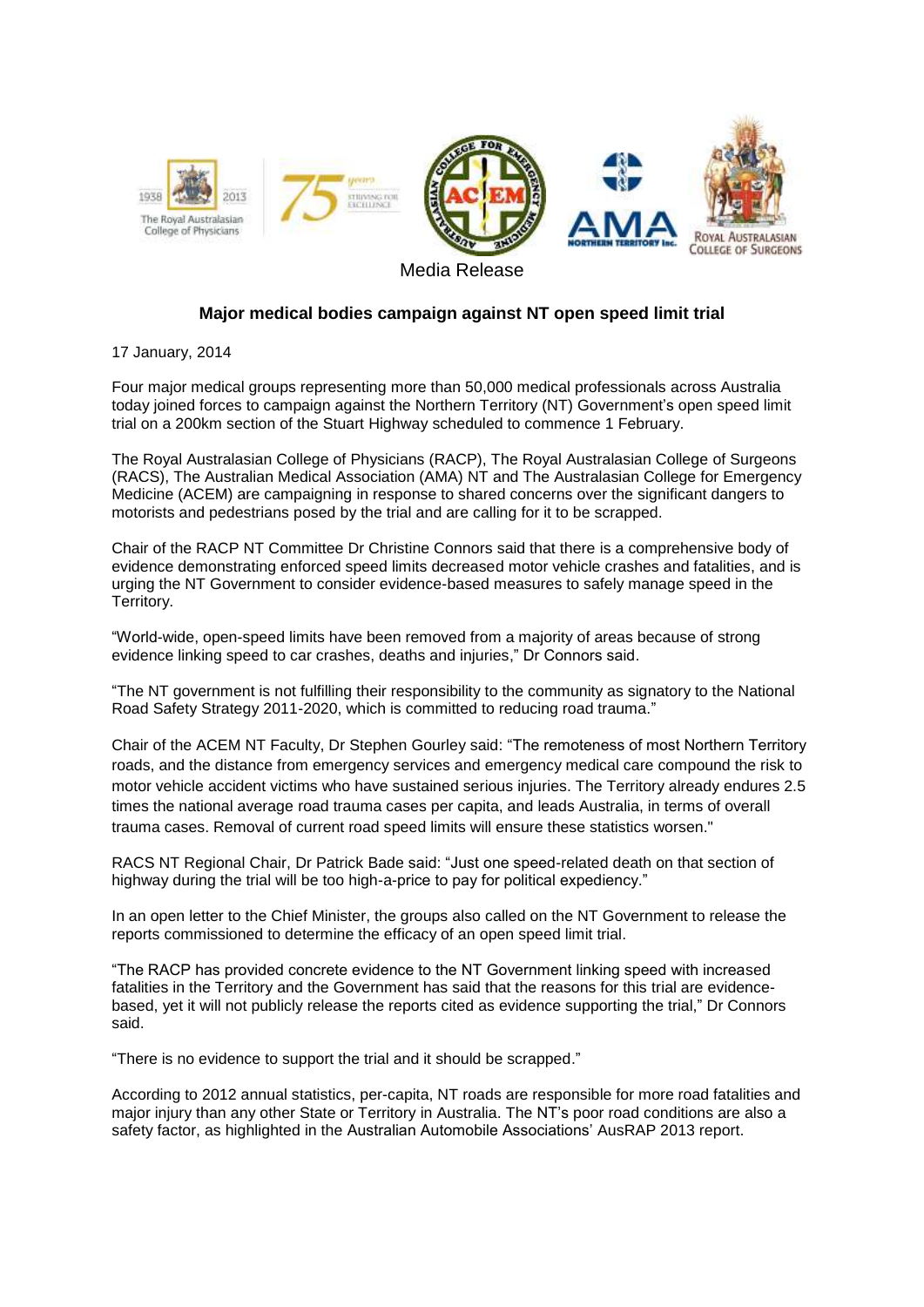Prior to the introduction of speed limits on certain roads in 2007, NT had the highest per-capita fatality rate across the Organisation for Economic Cooperation and Development, and twice the Australian average. In 2012, 39 per cent of all NT road fatalities and serious injuries were attributed to speed.

## **Ends**

To join the Twitter discussion use the hashtag **#noopenspeedlimit**

Follow the RACP on Twitter: [TheRACP](https://twitter.com/TheRACP)

Follow the RACS on Twitter: [RACSurgeons](https://twitter.com/RACSurgeons)

Follow ACEM on Twitter: [ACEM](https://twitter.com/acemonline)

Follow the AMA on Twitter: [AMA Media](https://twitter.com/ama_media)

**About The Royal Australasian College of Physicians (RACP):** The RACP trains, educates and advocates on behalf of more than 14,300 physicians – often referred to as medical specialists – and 6,500 Trainee members across Australia and New Zealand. The College represents more than 32 medical specialties including paediatrics & child health, cardiology, respiratory medicine, neurology, oncology and public health medicine, occupational & environmental medicine, palliative medicine, sexual health medicine, rehabilitation medicine and addiction medicine. Beyond the drive for medical excellence, the RACP is committed to developing health and social policies which bring vital improvements to the wellbeing of patients. www.racp.edu.au

**About The Australian Medical Association (AMA):** The AMA is the peak membership organisation representing the registered medical practitioners (doctors) and medical students of Australia. The AMA promotes and protects the professional interests of doctors and the health care needs of patients and communities. [www.ama.com.au](http://www.ama.com.au/)

**About The Royal Australasian College of Surgeons (RACS):** The Royal Australasian College of Surgeons (RACS), formed in 1927, is a bi-national non-profit organisation training surgeons and maintaining surgical standards in Australia and New Zealand. The College's purpose is to be the unifying force for surgery in Australia and New Zealand, with FRACS standing for excellence in surgical care. [www.surgeons.org](http://www.surgeons.org/)

**About The Australasian College for Emergency Medicine (ACEM):** ACEM is a not-for-profit organisation responsible for the training and ongoing education of emergency physicians, and for the advancement of professional standards in emergency medicine, in Australia and New Zealand. ACEM, as the peak professional organisation for emergency medicine in Australasia, has a vital interest in ensuring that the highest patient care and emergency department. [www.acem.org.au/](http://www.acem.org.au/%0d)

**For further information, please contact:**  Sam Bartlett The Royal Australasian College of Physicians Media Enquiries: (+61) 419 209 849 [samuel.bartlett@racp.edu.au](mailto:samuel.bartlett@racp.edu.au)

Brian Adams Manager - Media and Public Relations Royal Australasian College of Surgeons T: +61 3 9249 1263 | M: +61 3 429 028 933

Dr Robert Parker Vice-President Australian Medical Association NT M: +61401 116 018